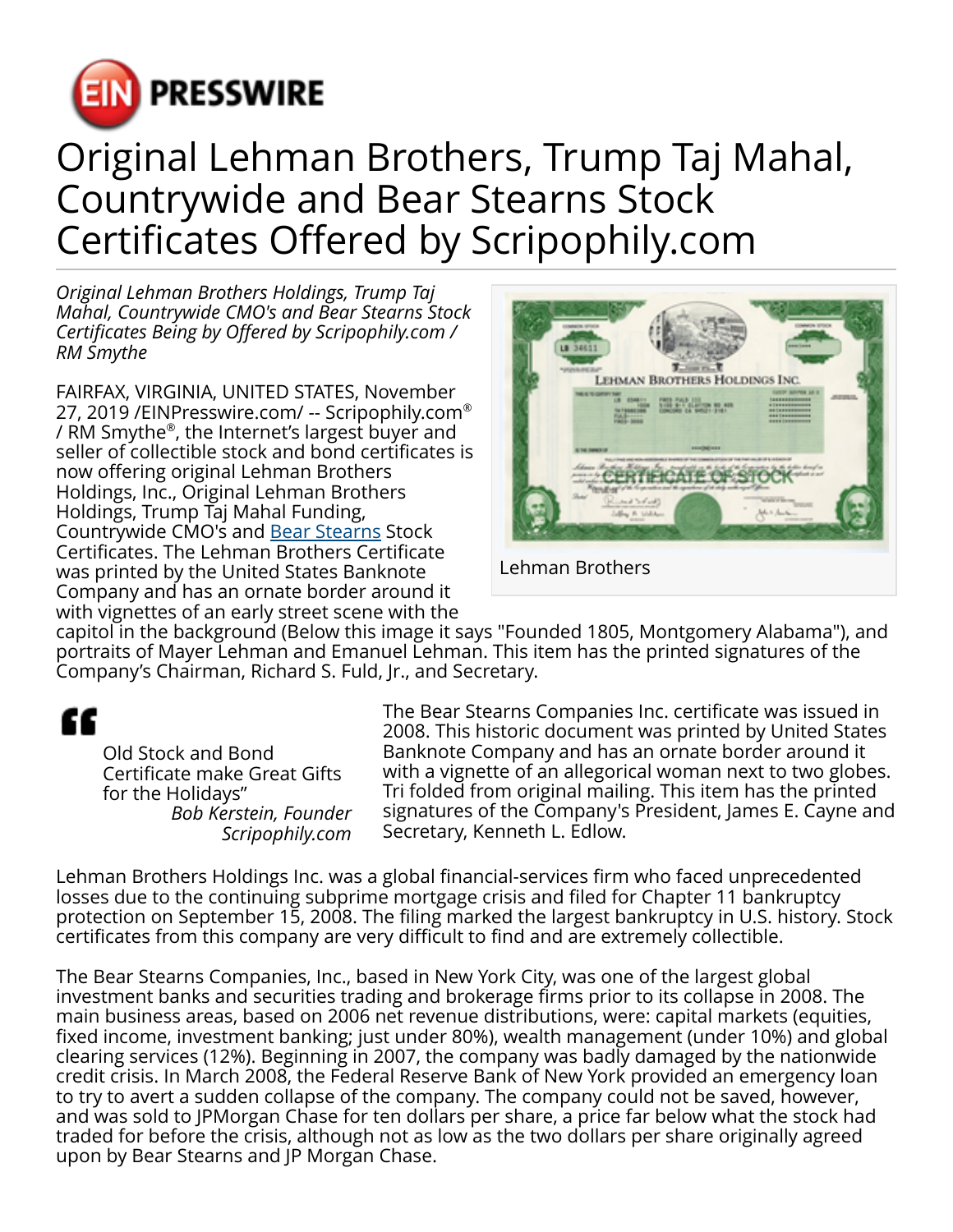Scripophily (scrip-ah-fil-ly) is the name of the hobby of collecting old stock and bond certificates. Certificate values range from a few dollars to more than \$1,000,000 for the most unique and rare items. Tens of thousands of Scripophily buyers worldwide include casual collectors, corporate archives, business executives, museums and serious collectors. Due to the computer age, more and more stock and bonds are issued electronically which means fewer paper certificates are being issued. As a result, demand for paper certificates is increasing while supply is decreasing.

Scripophily.com has had items on loan for display in the Smithsonian's Museum of Financial History in New York and has also partnered with the Museum of American Finance on stock giveaways for New York area teachers and students.

Scripophily,com has been featured on CNBC, USA Today, Associated Press, Reuters, Nightline, Today Show, Baltimore Sun, and Washington Post and in many other media publications. Scripophily.com offers the World's #1 old stock research service at OldCompany.com and offers high resolution scans for publications and has over 16,500 selections on its website.

Scripophily.com/Old Company Research Service (RM Smythe), founding member of the Old Stock Exchange, is the successor company to all material published by the Marvyn



## Scripophily - The Gift of History



Scudders Manuals, the Robert D. Fisher Manuals, R.M. Smythe Stock Research Service, and the Herzog & Co., Inc. obsolete research services. These services have been performed continuously for over 139 years since 1880. We are the leading provider of authentic stock certificates, autographs, and old company stock research services.

Scripophily.com and Old Company Research Services was founded by Bob Kerstein (Bob.com). Bob is a CPA and CGMA, and has more than 42 years of senior management experience in the Cellular, Cable TV, Satellite, Internet, Professional Sports and Entertainment Industries. Bob is also the President of the Professional Scripophily Traders Association (PSTA).

For more information on Scripophily.com®, visit <u><http://www.scripophily.com></u>, [http://www.oldcompany.com,](http://www.oldcompany.com) [http://www.scripophily.net,](http://www.scripophily.net) <http://www.rm-smythe.com>or call 1- 703-787-3552